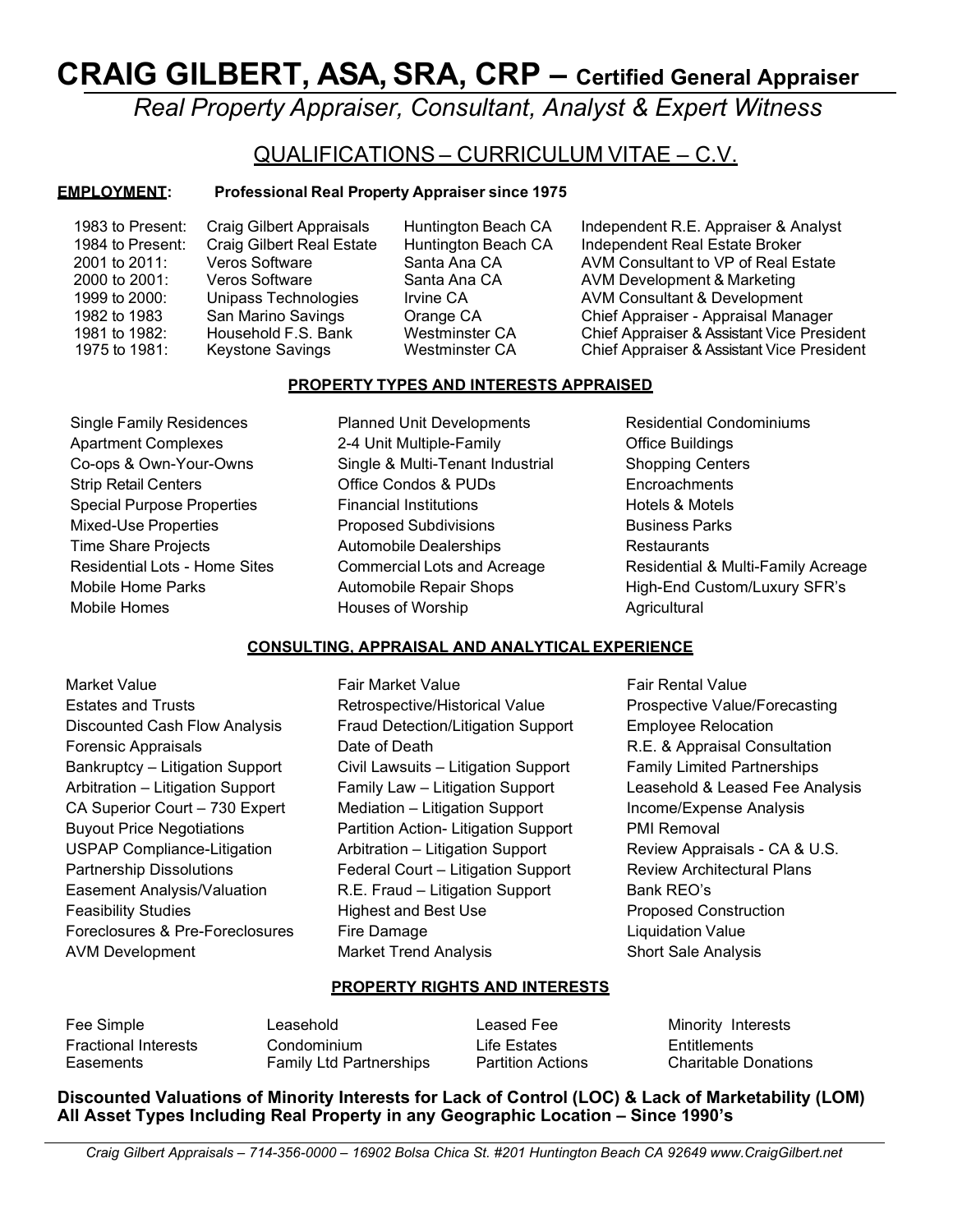#### LITIGATION SUPPORT

| Trial & Deposition         | 730 Court Expert           | Arbitration         | <b>Standard of Care</b>        |
|----------------------------|----------------------------|---------------------|--------------------------------|
| <b>Historical Values</b>   | <b>Hypothetical Values</b> | Mediation           | <b>Professional Misconduct</b> |
|                            | Fire Damage                | <b>Divorce</b>      | <b>Wrongful Foreclosure</b>    |
| <b>Failure to Disclose</b> | Elder Abuse                | Criminal            | <b>Specific Performance</b>    |
| Civil-Federal Court        |                            | Bankruptcy          | <b>Fiduciary Duties</b>        |
|                            | Misrepresentations         | Civil - State Court |                                |

## TYPICAL CLIENTS

| <b>CA Superior Court</b>    | Trial Attorneys         | Tax Attorneys        | <b>Family Law Attorneys</b> | <b>Trust Attorneys</b> |
|-----------------------------|-------------------------|----------------------|-----------------------------|------------------------|
| <b>Bankruptcy Attorneys</b> | <b>Eminent Domain</b>   | Gov't Agencies       | <b>Relocation Companies</b> | <b>Asset Managers</b>  |
| Trustees - Estates          | Fortune 100 Co's        | Fortune 500 Co's     | Mortgage Insurance Co's     | Accountants-CPA's      |
| Title Companies             | Trust Mgt Co's          | <b>Builders</b>      | Investors                   | Mortgage Brokers       |
| Municipalities              | <b>Buyers - Sellers</b> | Mortgage Bankers     | R.E. Companies/Agents       | Insurance Co's         |
| E&O Attorneys               | Partnerships            | Savings Banks        | Fannie Mae - FNMA           | Freddie Mac-FHLMC      |
| E&O Companies               | <b>Private Parties</b>  | <b>Credit Unions</b> | Appraisal Mgt Co's          | <b>Trustees</b>        |

#### FORMAL EDUCATION

Bachelor of Arts Degree California State University at Fullerton (1976) Major: Major: Research Major: Research Major: Research Major: Research Major: Research Major: Research Major: R Areas of Concentration: Real Estate Finance and Marketing

# PROFESSIONAL DESIGNATIONS, MEMBERSHIPS AND LICENSES

ASA Designation American Society of Appraisers 2019 to present Appraisal Institute 1980 to present CRP Designation: <br>Certified General Appraisal License: State of CA BREA (License #AG004777) 1992 to present Certified General Appraisal License: State of CA BREA (License #AG004777) 1992 to present Licensed Real Estate Broker State of CA BRE (License #00912439) 1986 to present Realtor: 1986 to present<br>
Relocation Appraisers & Consultants (RAC) 1989<br>
Relocation Appraisers & Consultants (RAC) 1989 Founding Member: Relocation Appraisers & Consultants (RAC) 1989 Ethics Advocate Orange County Realtors (OCR) 2019 to present Member in Good Standing: The Relocation Appraisers & Consultants (RAC) (Current)<br>Member in Good Standing: The Relocation Expert Witness Association (FEWA) (Current) Member in Good Standing: Forensic Expert Witness Association (FEWA) (Current)<br>Secretary – Orange Co. Chapter: Forensic Expert Witness Association (FEWA) (2017) Secretary – Orange Co. Chapter: Forensic Expert Witness Association (FEWA) (2017)<br>Member in Good Standing: Association of Fraud Examiners (ACFE) (Currer Member in Good Standing: Association of Fraud Examiners (ACFE) (Current)<br>Member in Good Standing The Real Estate Standards Organization (RESO) (Current) Real Estate Standards Organization (RESO) (Current)

## PROFESSIONAL ACTIVITIES

#### Society of Real Estate Appraisers - Orange County Chapter -merged w/ AIREA to form Appraisal Institute

| President:                       | 1984 -1985 | 1st Vice President: | 1983-1984          |
|----------------------------------|------------|---------------------|--------------------|
| 2nd Vice President:              | 1982 -1983 | Secretary:          | 1981-1982          |
| Treasurer:                       | 1980 -1981 | Director:           | 1978-1980          |
| Professional Practice Committee: | 1990 -1991 | Director:           | 1994: Re-organized |

#### Relocation Appraisers and Consultants (RAC) - Founding Member – 1989

| <b>Board of Directors</b>        | 2022, 2021; 2014-2015; 1992-1994 |
|----------------------------------|----------------------------------|
| <b>Bylaws Committee Chairman</b> | 1993-1996                        |
| Member / Founding Member         | 1989-present                     |

#### Orange County Realtors® – Association of Professionals (OCR)

| <b>MLS Committee</b>        | 2015 - 2019, 2021, 2022 |
|-----------------------------|-------------------------|
| <b>Grievance Committee</b>  | 2019, 2020              |
| Independent Broker Alliance | 2019, 2020              |
| Ethics Advocate             | 2019 to present         |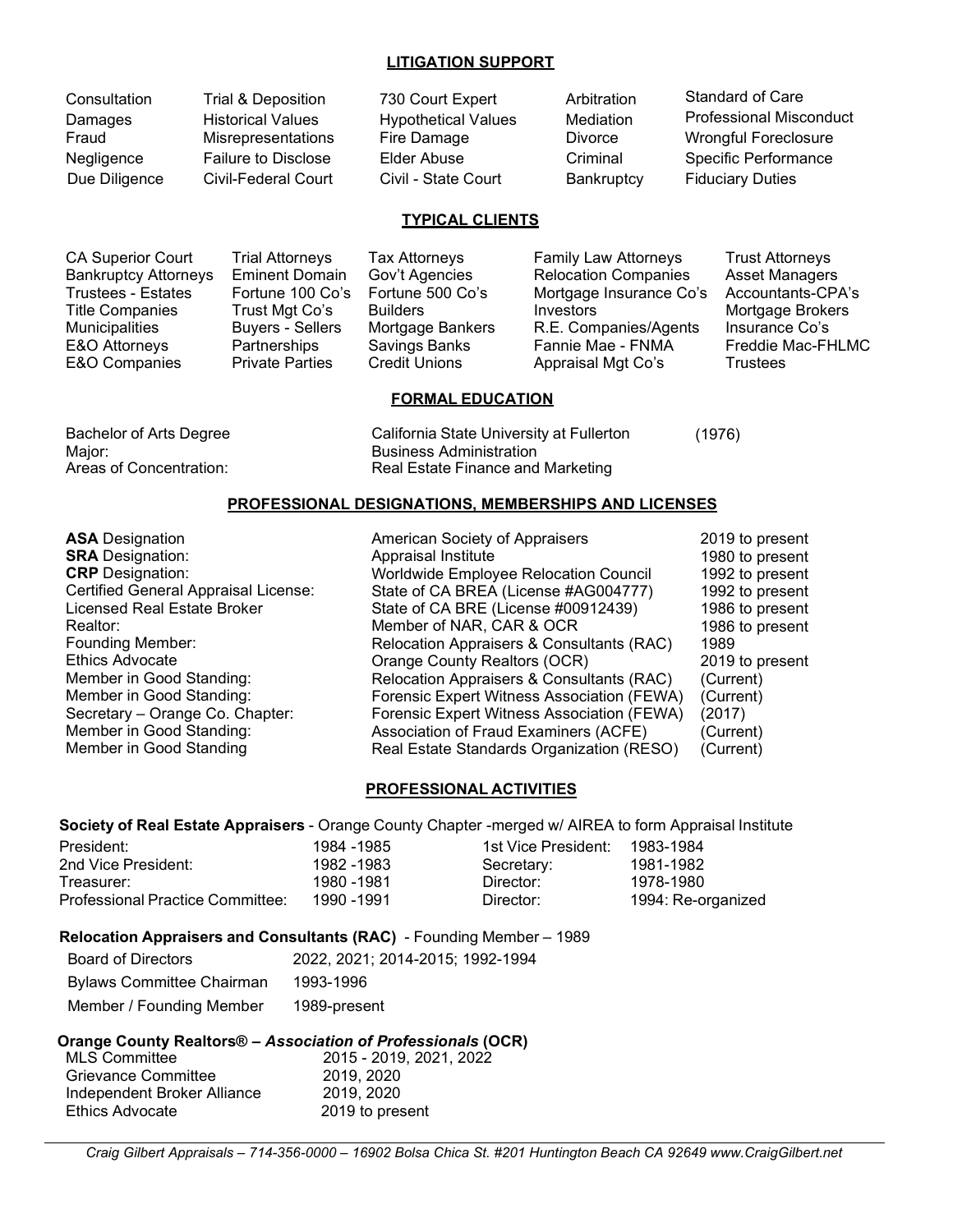## Real Estate Research Council of Southern California

Pro Bono contributing appraiser for 25 years - from 1993 to 2018 - Quarterly reports Real Estate and Construction Report, "A Home Price Survey", on behalf of Dr. Art Carney, Executive Director, College of Business Administration, Finance and Real Estate Department, California State Polytechnic University

## Worldwide Employee Relocation Council (WERC)

Appraisal Task Force Member (2009-2010) – Co-developed the 2010 ERC Summary Appraisal Report & Guidelines

## **PUBLICATIONS**

| Mobility Magazine (Worldwide ERC)          | March    | 2020 | "Market Summary - Orange County"       |
|--------------------------------------------|----------|------|----------------------------------------|
| <i>Mobility Magazine</i> (Worldwide ERC)   | December | 2015 | "Market Summary – Southern California" |
| <i>Mobility Maqazine (Wo</i> rldwide ERC)  | August   | 2014 | "Market Summary – Orange County"       |
| <i>Mobility Magazine</i> (Worldwide ERC) l | February | 2013 | "Market Summary – Orange County"       |
| <i>Mobility Magazine</i> (Worldwide ERC)   | July     | 2009 | "Market Summary – Southern California" |

## TESTIFIED AS AN EXPERT APPRAISER WITNESS – Court and Arbitration

CA Superior Court – Central Justice Center 700 Civic Center Drive Santa Ana, CA<br>CA Superior Court – Lamoreaux Justice Center 341 The City Drive Canage, CA CA Superior Court – Lamoreaux Justice Center CA Superior Court – Civil Complex Center 751 W Santa Ana Blvd. Santa Ana, CA CA Superior Court – North Central District CA Superior Court – Stanley Mosk Courthouse 111 N Hill Street Los Angeles, CA Nevada 9th Judicial District Court – Douglas County 1038 Buckeye Minden, NV<br>U.S Bankruptcy Court – Western Division 255 E Temple Street Los Angeles U.S Bankruptcy Court – Western Division 255 E Temple Street Los Angeles, CA<br>
U.S Bankruptcy Court – Southern District of Texas 515 Rusk Street Communisty Christon, TX U.S Bankruptcy Court - Southern District of Texas JAMS - Alternate Dispute Resolution (ADR) 500 N State College Blvd. 14th Floor Orange, CA Judicate West Alternate Dispute Resolution (ADR) ADR Services, Inc – Dispute Resolution 19000 MacArthur Blvd #550 Irvine, CA 92612

## COURSES AND SEMINARS ATTENDED

Various real estate and appraisal courses and seminars have been attended since 1975 - sponsored by:

University of California at Real Estate Conference Prudential Relocation Relocation Resources Cendant Mobility Associates Relocation

Coldwell Banker **Orange County Realtors** 

Lecture / Seminar / Program Organization - Sponsor City

Appraisal Institute Society of Real Estate American Institute of R.E. Appraisers<br>University of California at Prudential Relocation California State University at Fullertor California State University at Fullerton Western Schools Worldwide Employee Relocation Council (WERC) Travelers Relocation PHH Homequity Relocation Relocation Appraisers and Consultants (RAC) HFS Mobility Services U.S. Dept of Veterans Affairs Orange County Realtors National Association of Review Appraisers McKissock Learning Valuemetrics ASA – American Society of Appraisers Primus Valuations – Dennis Webb MAI CRE Forensic Expert Witness Association (FEWA)

# LECTURES AND SEMINARS as INSTRUCTOR

| Lecture / Ochmiai / I Togram                                                                                                                           | <b>UI YAIIILANUN - UDUNUU</b>                                                                           | <u>VILY</u>                                        |
|--------------------------------------------------------------------------------------------------------------------------------------------------------|---------------------------------------------------------------------------------------------------------|----------------------------------------------------|
| Price Indexing - Time Adjustments<br>Price Indexing - Time Adjustments<br>Alternative Methods for Residential Properties in<br><b>Litigation Cases</b> | Valuemetrics - George Dell MAI CRE<br>Valuemetrics - George Dell MAI CRE<br>Appraisal Institute (SCCAI) | Zoom - Sept. 2021<br>Zoom - May 2021<br>Downey, CA |
| <b>Litigation for Residential Appraisers</b>                                                                                                           | Appraisal Institute (SCCAI)                                                                             | Downey, CA                                         |
| Diversification for the Residential Appraiser                                                                                                          | Appraisal Institute (SCCAI)                                                                             | Downey, CA                                         |
| <b>Professional Standards Mock Trial</b>                                                                                                               | Orange County Realtors (OCR)                                                                            | Laguna Hills, CA                                   |
| How to Recognize Appraisal Fraud and<br><b>Misrepresentations</b>                                                                                      | State of California - Department of<br>Financial Institutions (CA DFI)                                  | San Diego CA                                       |
| Mock Trial - Do's and Don'ts for Appraisers                                                                                                            | <b>Relocation Appraisers and Consultants</b>                                                            | Dallas TX                                          |
| Testifying as an Expert Witness                                                                                                                        | <b>Relocation Appraisers and Consultants</b>                                                            | Dallas TX                                          |
| VA Loan Workshop - Fee Appraiser's<br>Perspective                                                                                                      | Orange County Assn of Realtors and<br>The Mortgage Store                                                | Huntington Beach CA<br>(2 events)                  |
| A Collaborative Approach to Selling Inventory<br>. Properties                                                                                          | <b>Worldwide Employee Relocation</b><br>. Council(WERC)                                                 | San Diego CA                                       |

Craig Gilbert Appraisals – 714-356-0000 – 16902 Bolsa Chica St. #201 Huntington Beach CA 92649 www.CraigGilbert.net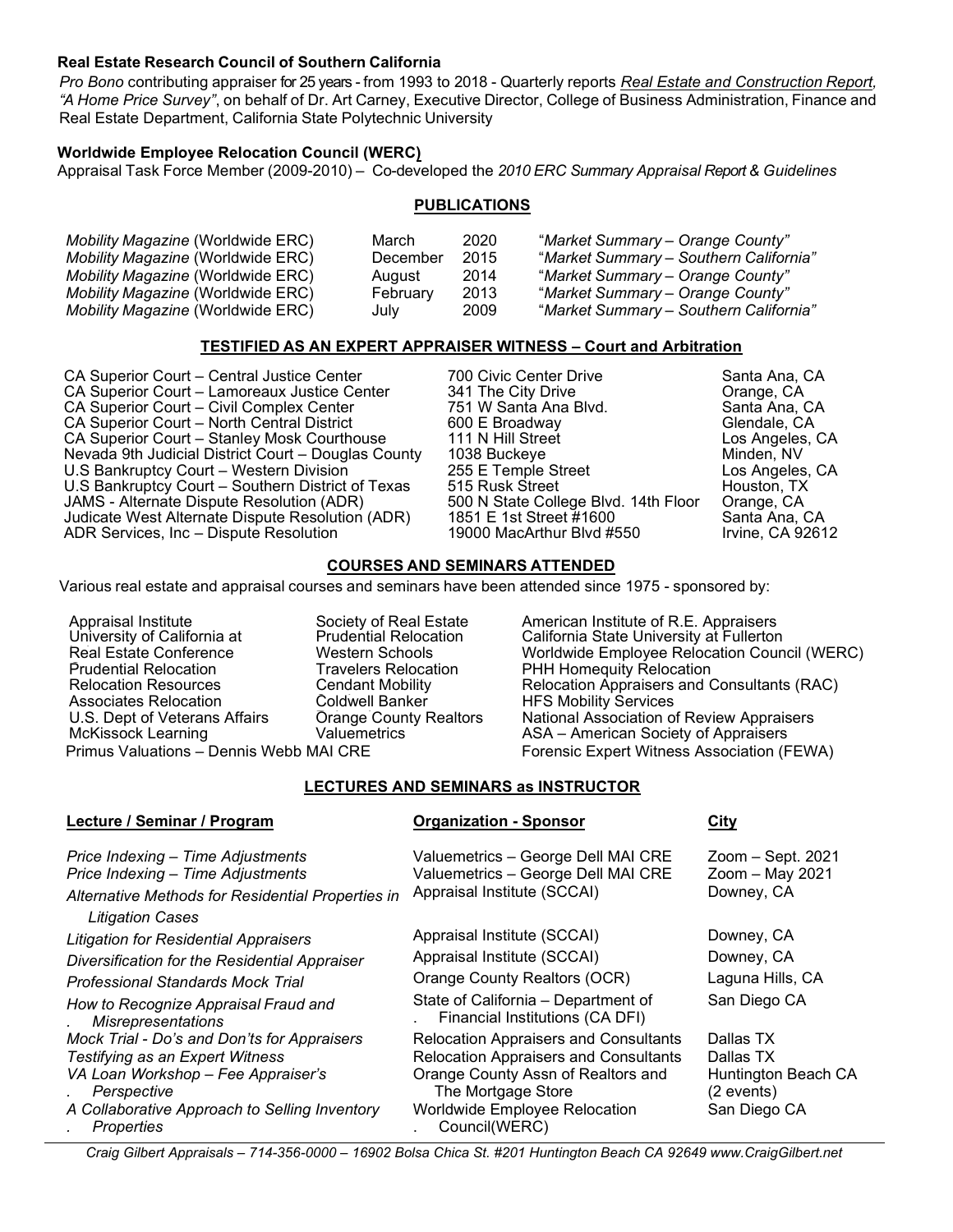| <b>Relocation Appraising</b>                |
|---------------------------------------------|
| <b>Relocation Appraising</b>                |
| <b>Relocation Appraising</b>                |
| <b>Relocation Appraising</b>                |
| Appraising the Small Res Income Property    |
| 2-4 Unit Appraising Seminar                 |
| <b>Residential Appraisal Techniques</b>     |
| <b>Techniques of Residential Appraising</b> |

Appraisal Institute **Appraisal Institute** Appraisal Appraisal Institute Rancho Cucamonga CA Appraisal Institute Corona CA Relocation Appraising Appraisal Institute Newport Beach CA Worldwide Employee Relocation Society of Real Estate Appraisers Irvine CA Society of Real Estate Appraisers Los Angeles CA **Orange Coast College Costa Mesa CA** Orange Coast College Costa Mesa CA

## REAL ESTATE COURSES SUCCESSFULLY COMPLETED

#### California State University at Fullerton:

Real Estate Appraisal and Real Estate Finance Real Estate Law<br>Real Estate and Urban Development Real Property Development Real Estate and Urban Development

## Appraisal Institute – American Institute of R.E. Appraisers – Society of R.E. Appraisers:

| Course 1A  | <b>Basic Appraisal Principles</b>           |
|------------|---------------------------------------------|
| Course 8   | <b>Single Family Residential Appraising</b> |
| Course 201 | <b>Income Property Appraising</b>           |

## University of California at Irvine

Advanced Real Estate Finance

## Allied Real Estate Schools - Broker License Renewal

Trust Fund Handling<br>Financing Options to Increase Sales Fund the Protect Yourself and Your Clients Financing Options to Increase Sales

Agency Relationships, Duties & Disclosures **Ethics, Professional Conduct & Legal Aspects** 

Western Schools - Broker License Renewal Real Estate Issues Agency Real Estate Finance Appraisal Techniques

## REAL ESTATE SEMINARS AND TRAINING SUCCESSFULLY COMPLETED

## University of California at Los Angeles

|  | Joint Venture and Equity Capital |  |  |  |  |
|--|----------------------------------|--|--|--|--|
|--|----------------------------------|--|--|--|--|

The Shopping Center Game

## Appraisal Institute:

Litigation Seminar (multiple) Residential Symposium (multiple) USPAP Update Course **AVM's and Predictive Technology** Condemnation Seminar **Residential Appraising** HP12C Advanced Financial Calculator Retail Seminar Apartment House Seminar **FRMA 2 to 4 Unit Appraising** Feasibility and Forecasting The Applications of Market Extractions Investment Feasibility Narrative Report Writing Seminar Capitalization Rate Seminar **Australian Standards** Seminar Appraisal Standards Seminar Professional Liability for Appraisers Underwriter's Seminar Subdivision Appraising OREA Federal and State regulations Uniform Standards of Professional Appraisal . Practice (USPAP) Update Seminar

Valuation of Office Buildings & Commercial . Office Parks

Business Practices and Ethics **Review of Court Decisions on Valuations** – Lessons Learned Apartment Appraisal Seminar Valuation of Leases and Leasehold Interests Course 420 – Business Practices & Ethics Appraising Apartments in SouthernCalifornia Appraisal Analysis and Techniques for Special Purpose Properties Inner City Neighborhood Analysis & Residential Valuation Standards of Professional Practice  $- A & B$  Non-Residential Demonstration Report Writing Course 400 – National Uniform Standards of Professional . Appraisal Practice Understanding Limited Appraisals & Reporting Options - General

# California Association of Realtors (CAR) "Online ED" – February - March 2022 (45 hours R.E. Continuing Education)

Ethics Green Real Estate Environmental Hazards

Broker - Agency **Trust Funds** Risk Management Non-Traditional Mortgages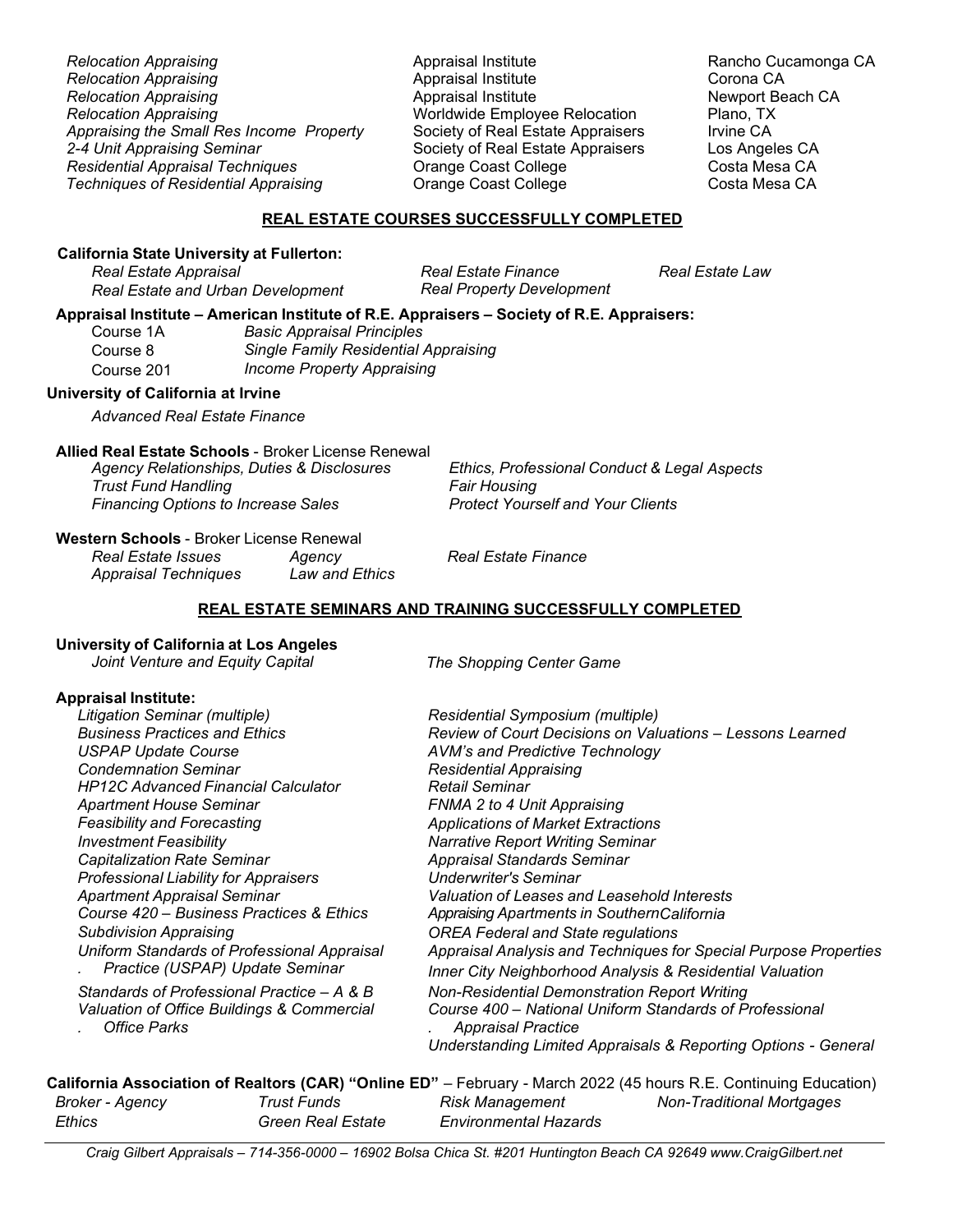Property Management Hazards **Property Management** California Water Rights, Rules and Regulations **Broker Management and Supervision of Salespersons** Diversity, Systemic Racism and Federal Fair Housing Laws Protect Your Clients – Guide to Cybersecurity

# California Association of Realtors (CAR) "Online ED" – March 2018 (45 hours Continuing Education)

The Duty to Disclose **Buyer Agency** Eight Hour Survey

Residential Property Inspection Advanced Contract Law Environmental Issues in Residential Real Estate

# American Society of Appraisers and Primus Valuations - Dennis A. Webb, ASA, MAI, FRICS

Becoming Proficient in Fractional Interests Valuation – Everything You Need to Know – (6 hours) March 2022

## ASA, Appraisal Institute, MBREA, NSREA, IAAO, ASFMRA

Diversity, Equity and Inclusion Webinar: Revealing Relevance for the Appraiser Profession – (3 hours) Jan 2022

## Appraisal Institute

A.I. Policy Update – Desktops and ANSI Square Footage Calculation (2 hours) September 2021 Business Practices and Ethics (6.0 hours) May 2021 51st Annual Litigation Seminar (7.5 hours) November 2018 Southern California 2018 Residential Symposium (8.0 hours) April 2018

# Appraisal Institute – Northern California Chapter

IRS Valuation Update (2 hours) September 2021

Monterey Bay Appraisal Seminar (6.0 hours) July 2021

- o State of the Profession
- o Avoiding Bias USPAP Advisory Opinion 16
- o Lawyers as our Clients
- o Assessment Appeals

#### o Appraisal Institute and American Society of Appraisers

Unconscious Bias for the Appraisal Profession – January 2021

## George Dell, SRA, MAI, SRA CRE – Valuemetrics

Stats, Graphs and Data Science 1 (14 hours) May 2021

Stats, Graphs and Data Science 1 (14 hours) March 2021

Stats, Graphs and Data Science 1 (14 hours) January 2021

How to Avoid Being Accused of Bias – Peter Christensen – October 2021

## Brookings Institution – Appraisal Institute – Freddie Mac – New American Funding

Property Valuation, Appraisal Bias & Black Home Ownership–Dispelling the Myths of Black Ownership – July'21 Bradford Technologies

 Post 1004MC Market Analysis – Bill Murphy – Former FNMA – June 2021 Artificial Intelligence and Valuation – May 2021 Examples of Complex Property Characteristics & Suggested Solutions – November 2020 Floor Plan Webinar and Lidar Tecnhology – Jeff Bradford – March 2022

## The Appraisal Foundation

Appraisal Qualifications Board Public Update – April 2021

# National Association of Realtors (NAR)

Ask an Appraiser – March 2021

# Class Valuation

Appraisal Modernization – April 2021

# Real Estate Appraisers Association (REAA) – Sacramento Chapter

 Leveraging Analytical Tools – March 2021 Rent Control for Residential Appraisers – August 2021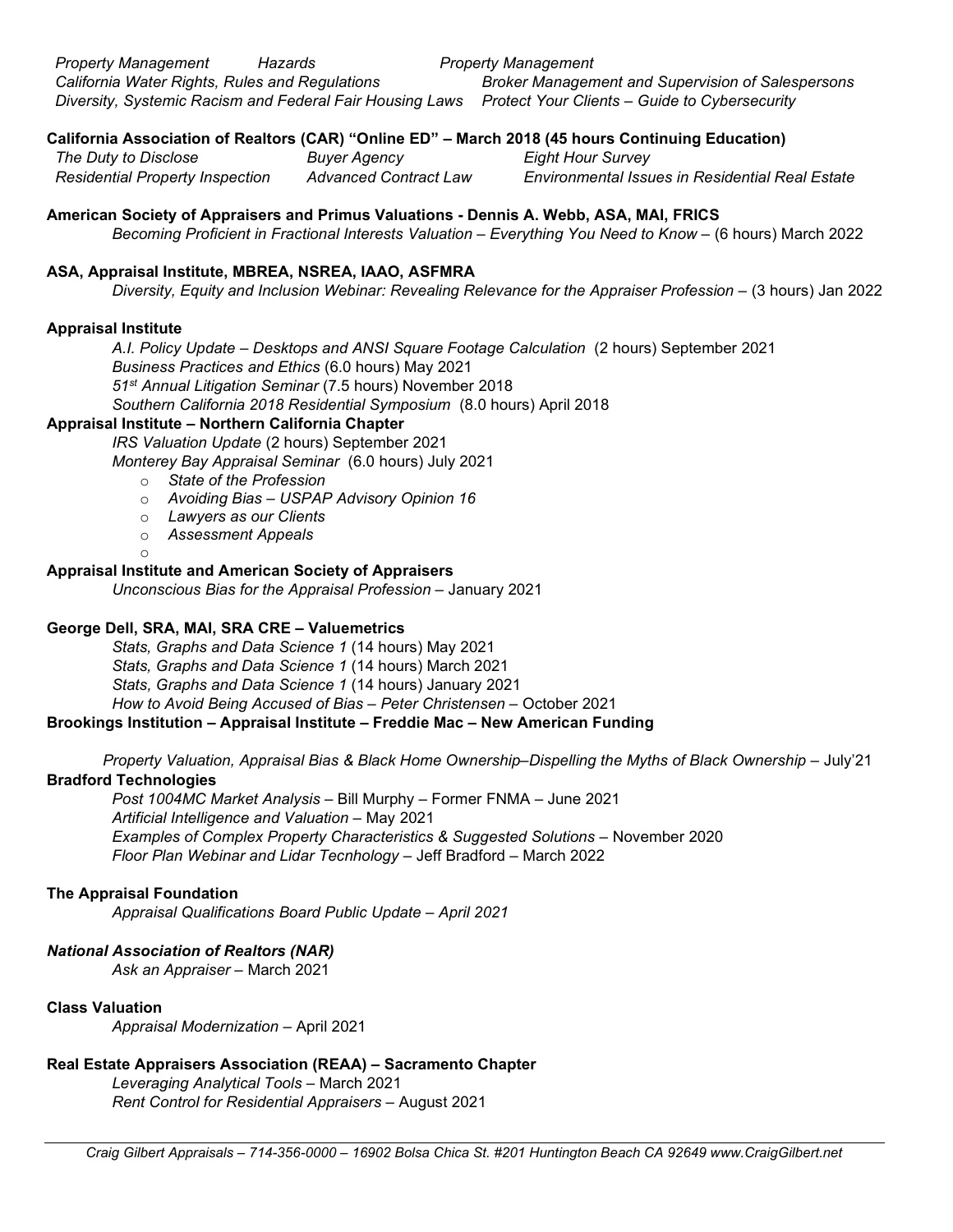#### **Dwellworks**

Appraising During a Pandemic – Client Expectations - January 2021

#### Relocation Appraisers and Consultants (RAC)

 Moving Changes – The Impact of Coronavirus on Relocation – October 2020 How to Limit Our Liability as We Limit Our Exposure – September 2020

#### Clear Capital

Will Your AVM Perform in an Uncertain Market? – July 2020 Let's Talk Appraisals with John Brenan & Jeff Allen – CubiCasa – April 2022

#### CubiCasa Floor Plan App

Live Demo – New Mobile Experience – How to Navigate – May 2022

#### **McKissock**

USPAP Update Course for Non-Residential Real Property (7 hours) June 2020 Recognizing Mortgage Fraud and Its Effects (4 hours) December 2018 Be Compliant and Competitive with Restricted Appraisal Reports (4 hours) November 2018 A Review of Disciplinary Cases (3 hours) November 2018 Expert Witness Testimony (4 hours) October 2018 REO Appraisal: Guidelines and Best Practices (4 hours) October 2018 National USPAP Update Course (7 hours) July 2018

#### OREP Education Network

Navigating California's Laws and Regulations (4 hours) June 2020

### Forensic Expert Witness Association (FEWA) – Judge Peter Flynn, John Sciaccotta

The Virtual Delivery of Expert Testimony in the Era of COVID-10 and Beyond – April 2020

#### Forensic Expert Witness Association (FEWA)

What Trial Attorneys are Looking For When Choosing a Consultant or Expert Witness – August 2020 Best Practices in the Working Relationship of Attorneys, Expert Witnesses & Litigation Consultants – Jan 2018 Experts, From the Attorneys' Perspective – January 2018

## National Association of Review Appraisers

Principles and Techniques of Appraisal Review

#### Real Estate Conference Group

Annual Apartment Seminar

#### Prudential Relocation

Appraiser Seminar: 2007, 1997, 1990, 1989

#### Travelers Relocation

Appraiser Seminar: 1999, 1989

## Relocation Resources

Appraiser Expectations Seminar - 1990

## Orange County Association of Realtors © (OCR)

| Artificial Intelligence in Real Estate            | June 2020     |
|---------------------------------------------------|---------------|
| Cyber Breach and Data Breach for Realtors         | June 2019     |
| Professional Standards Training - Ethics Advocacy | March 2019    |
| New Real Estate Laws and More                     | February 2020 |
|                                                   |               |
|                                                   |               |

| <b>Procuring Cause</b>  | <b>Professional Standards</b> | October 2019  |
|-------------------------|-------------------------------|---------------|
| <b>Finding of Facts</b> | <b>Professional Standards</b> | November 2019 |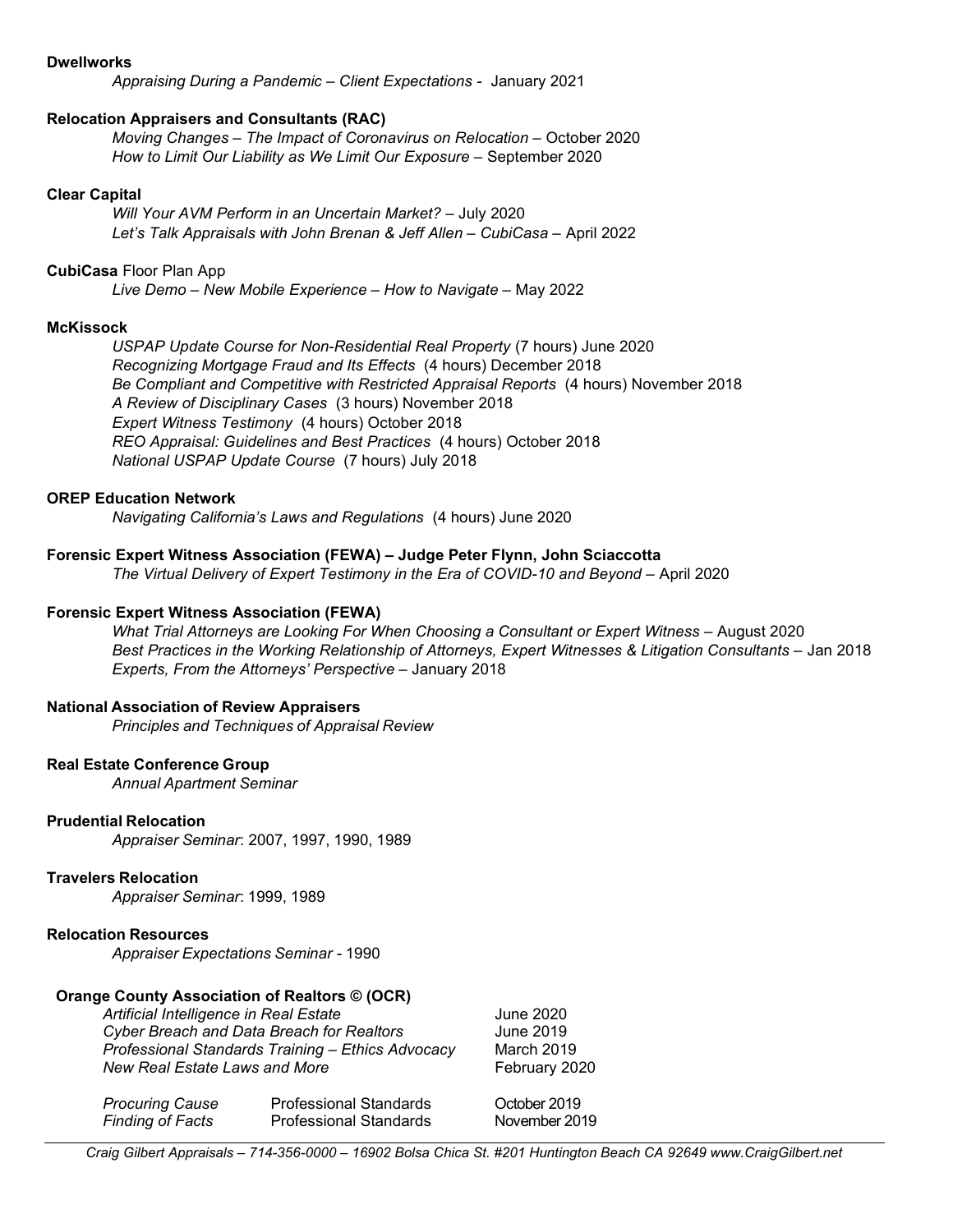| <b>Mock Member Trial</b><br>Real Estate Expo<br><b>IBA Forums</b>                                                                                                                                                                                             |              | <b>Professional Standards</b><br>Independent Broker Alliance<br>Independent Broker Alliance |                                                            | November 2019<br>September 2019<br>(2019 – multiple events) |                                                                    |                      |  |  |
|---------------------------------------------------------------------------------------------------------------------------------------------------------------------------------------------------------------------------------------------------------------|--------------|---------------------------------------------------------------------------------------------|------------------------------------------------------------|-------------------------------------------------------------|--------------------------------------------------------------------|----------------------|--|--|
| <b>Worldwide Employee Relocation Council (WERC)</b>                                                                                                                                                                                                           |              |                                                                                             |                                                            |                                                             |                                                                    |                      |  |  |
| Planning for End of Year Travel Bans - December 2020                                                                                                                                                                                                          |              |                                                                                             |                                                            |                                                             |                                                                    |                      |  |  |
| <b>PHH Homequity Relocation</b><br><b>Regional Conference:</b><br>1996, 1994, 1993, 1992, 1991<br><b>Appraiser Seminar</b><br>1992<br><b>Professional Seminar for Appraisers</b><br>1990<br>The Southern California Appraisers Forum 1990                     |              |                                                                                             |                                                            |                                                             |                                                                    |                      |  |  |
| <b>HFS Mobility Services (2 days)</b><br>Chicago (1997)<br><b>National Appraisal Conference</b>                                                                                                                                                               |              |                                                                                             |                                                            |                                                             |                                                                    |                      |  |  |
| <b>Cendant Mobility Services (2 days)</b><br>National Appraisal Conference Orlando<br>(1999)                                                                                                                                                                  |              |                                                                                             |                                                            |                                                             |                                                                    |                      |  |  |
| <b>Associates Relocation:</b><br>Appraisal Seminar (1992)                                                                                                                                                                                                     |              |                                                                                             |                                                            |                                                             |                                                                    |                      |  |  |
| <b>Coldwell Banker Relocation:</b><br>Appraisal Seminar (1992)                                                                                                                                                                                                |              |                                                                                             |                                                            |                                                             |                                                                    |                      |  |  |
| <b>Employee Relocation Council (ERC) National Conference (1990):</b><br><b>Relocation Appraisal Seminar</b><br><b>Contemporary Relocation</b><br><b>Appraisal Techniques</b>                                                                                  |              |                                                                                             | Appraisal Issues and Technology<br><b>Cost Containment</b> |                                                             | Changing R.E. Markets and the<br><b>Effect on Relocation Costs</b> |                      |  |  |
| Worldwide Employee Relocation Council (WERC) National Conference (2007): (RAC Trac)<br><b>Facing Reality Again</b><br>Appraising in a Declining Market<br><b>Stigmatized Properties</b><br>Demystifying the Relocation Process                                |              |                                                                                             |                                                            |                                                             |                                                                    |                      |  |  |
| Relocation Appraisers and Consultants (RAC) - Annual 2- day Conference and Seminars                                                                                                                                                                           |              |                                                                                             |                                                            |                                                             |                                                                    |                      |  |  |
| Dallas                                                                                                                                                                                                                                                        | 2019         | Dallas                                                                                      | 2016                                                       |                                                             | Las Vegas                                                          | 2011                 |  |  |
| San Diego<br>Las Vegas<br>Newport Beach 1995                                                                                                                                                                                                                  | 2009<br>2007 | Dallas<br>Chicago<br>Denver                                                                 | 1999<br>1997<br>1993                                       |                                                             | Dallas<br>Atlanta<br>San Francisco                                 | 1994<br>1996<br>1992 |  |  |
| <b>Federal Home Loan Mortgage Corporation (Freddie Mac)</b><br>Freddie Mac Update - Scott Reuter - Chief Appraiser & Single-Family Director: March 2022<br>1994<br>Appraisal Training: 1995<br><b>Appraisal Seminar:</b><br>Appraisal/Repair Seminar:<br>1996 |              |                                                                                             |                                                            |                                                             |                                                                    |                      |  |  |
| Fannie Mae - Lyle Radke - Director of Collateral Policy<br>Changes are Coming - December 2021                                                                                                                                                                 |              |                                                                                             |                                                            |                                                             |                                                                    |                      |  |  |
| <b>King Sullivan Mortgage Services</b><br>Freddie Mac Seminar<br>1996                                                                                                                                                                                         |              |                                                                                             |                                                            |                                                             |                                                                    |                      |  |  |
| <b>Veros Software</b><br>Predictive Methods Conference (2 days)                                                                                                                                                                                               |              |                                                                                             |                                                            | 2003 & 2004                                                 |                                                                    |                      |  |  |
| <b>U.S. Department of Veterans Affairs</b><br>Appraiser Workshops, Seminars (2):                                                                                                                                                                              |              |                                                                                             |                                                            | Corona, CA and Las Vegas, NV                                |                                                                    |                      |  |  |